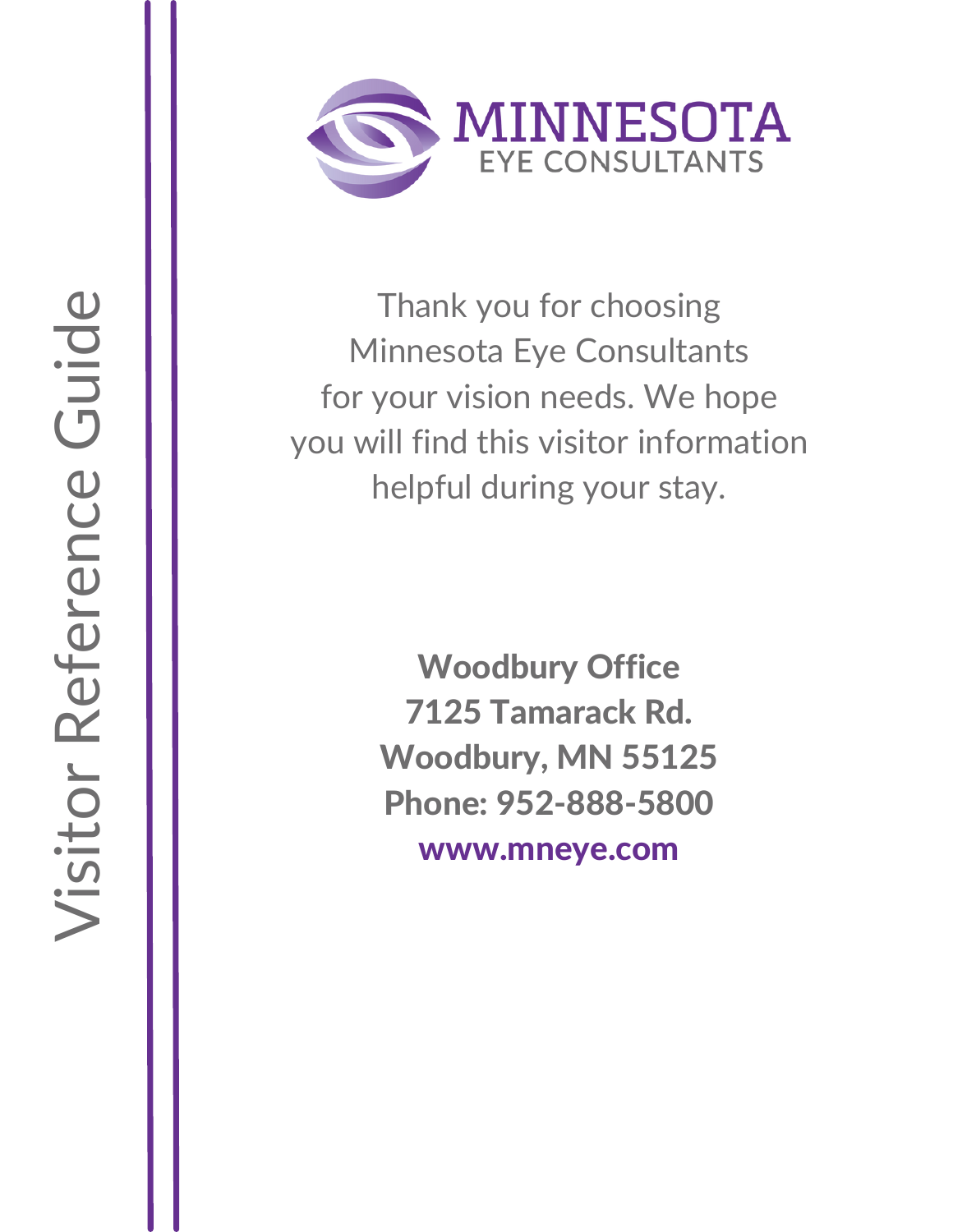

Below are some hotels near our Woodbury location. Please call the hotel directly to make reservations; be sure to inform them you're with Minnesota Eye Consultants to receive the discounted rate. Discounts are subject to availability.

> Hilton Garden Inn Eagan 1975 Rahncliff Ct. Eagan, MN 55122 651-686-4605

Discounted Rate: 10% off Booking Link: [https://www.hilton.com/en/book/reservation/deeplin](https://www.hilton.com/en/book/reservation/rooms/?ctyhocn=MSPEHGI&arrivalDate=2022-02-03&departureDate=2022-02-04&room1NumAdults=1) k/?ctyhocn=MSPEHGI&corporateCode=N3334884

> Woodspring Suites 975 Weir Dr. Woodbury, MN 55125 763-432-1390

Rates start at \$57/night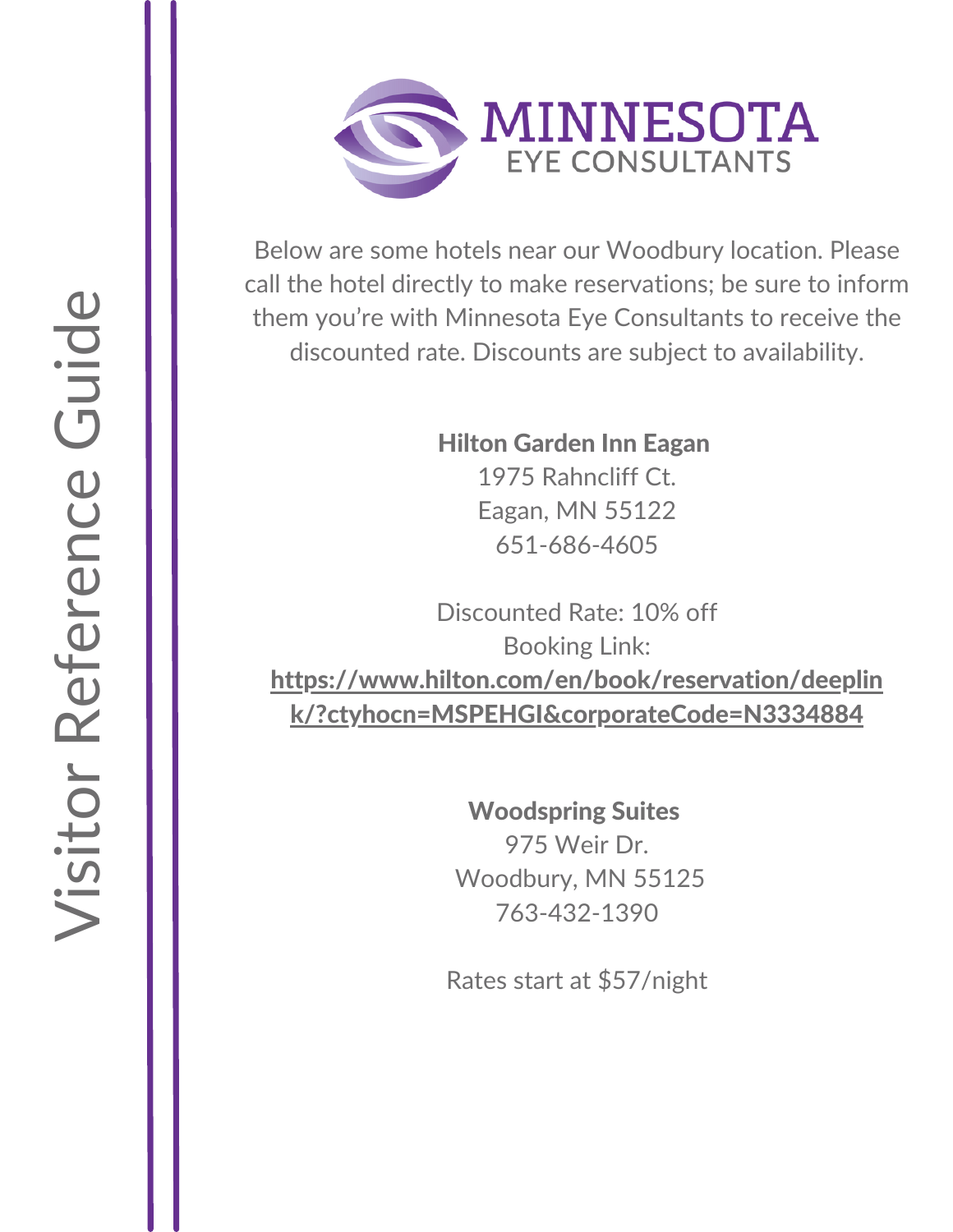

La Quinta Inn and Suites 700 Bielenberg Dr. [W](https://www.coratelinn.com/blaine/)oodbury, MN 55125 651-264-0144

Discounted rate: 10% off *Must use code LDMC when booking online or patients can call the hotel directly at 651-264-0144.* 

## Courtyard by Marriott Minneapolis/St Paul/Roseville

2905 Centre Pointe Dr Roseville, MN 55113 651-746-8000

Discounted rate: 10% off Booking Link: [https://www.marriott.com/events/start.mi?](https://www.marriott.com/event-reservations/reservation-link.mi?id=1638993833504&key=CORP&app=resvlink) id=1638993833504&key=CORP